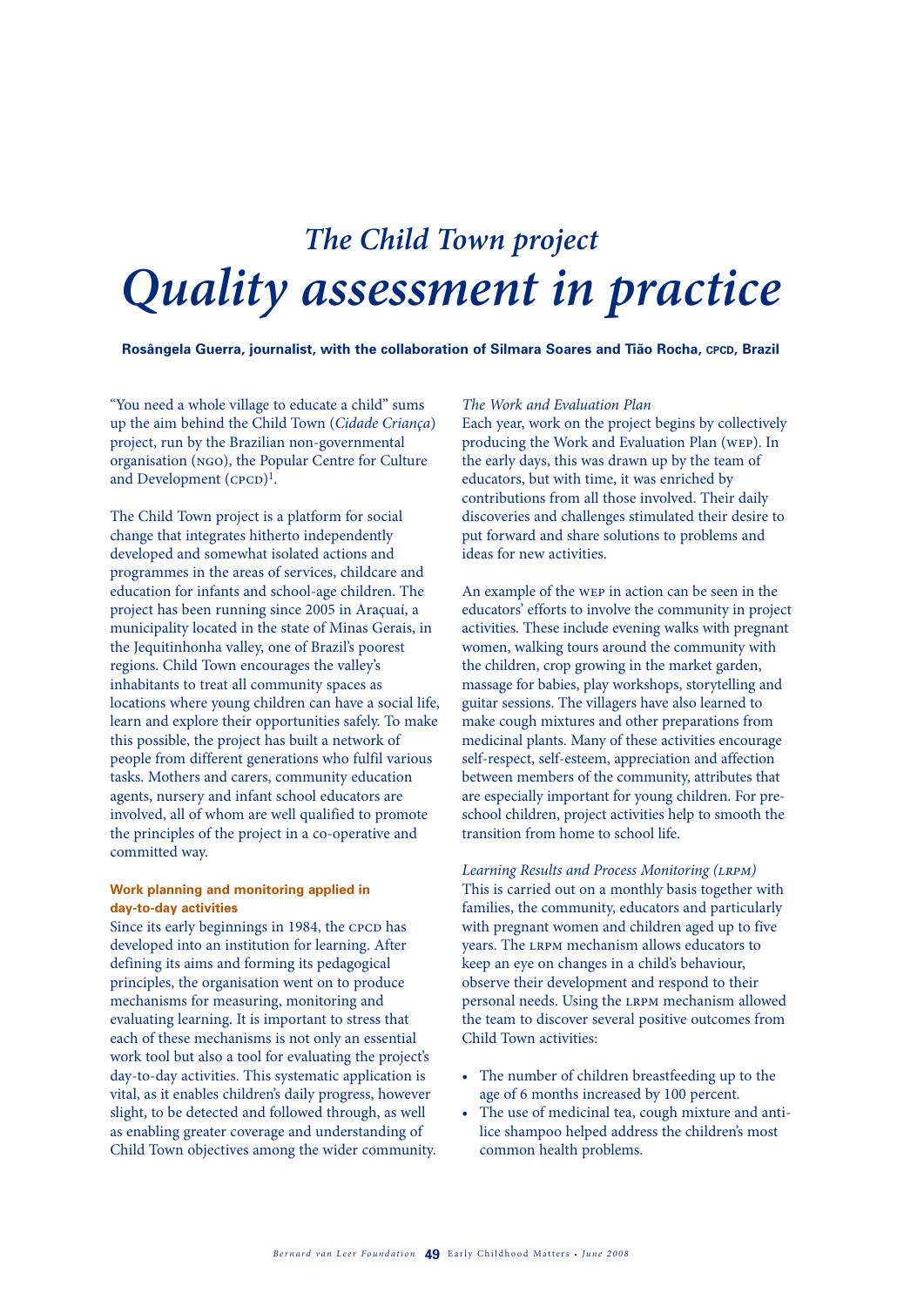- • The number of malnourished and underweight children fell considerably.
- The family-to-school transition process occurred smoothly.

## **Project quality indicators**

One of the greatest challenges facing the CPCD was to produce a set of project quality indicators that were both specific and measurable. This was particularly difficult since the team needed to measure intangible outcomes such as self-esteem, learning through play, happiness and pleasure.

Self-esteem indicators can be derived from field notes and include personal care (combing hair, bathing, etc.), care of clothing and personal possessions, appreciation of beauty, expressing opinions and tastes, taking a prominent role in meetings, willingness to help and take part in collective actions, and appropriate expression of smiles and tears. All these factors are specific and observable on a day-today basis and are fundamental to planning and carrying out project actions.

The project team used the same strategy for each of the specific objectives: learning, socialising, citizenship, participation, etc. They reached a consensus (this was important) and set 12 Project Quality Indicators (see box in next page). The 12 factors can be observed and measured individually, but also complement each other. For the  $cpc$ , the interaction and sum of all 12 factors provides an indication of the overall quality and success of a project.

Measurement of the 12 factors is based on a series of specific questions for each participant (educators, children, community education agents, care assistants, mothers and other members of the community). The questions guide the participant to consider each of the factors within the context of the project activities as a whole. For example, to measure the degree of co-operation, educators are asked such questions as:

- Is there an absence of competitiveness between members?
- Is there teamwork and a convivial atmosphere? What has been done to improve noncompetitiveness?
- • Does competitiveness in play contribute to improving or hindering relationships? How is this issue managed?
- Do respect and solidarity increase or decrease? What is it like at home, at school, in the community?

For the same indicators, the questions would be put differently to children and adapted to suit the way they express themselves, for example:

- Do people cooperate around here or do they fight?
- How do people work: in groups or everyone on their own? And you, how do you join in?
- Are the games and play activities competitive? Does this help or not?
- Where do you think there is more co-operation: here in the project, at home or at school? Why?

cpcp has been applying pqis in many of its projects since 1995. They are now considered social technology and were awarded a prize by the Banco de Tecnologias Sociais da Fundaçao Banco do Brasil in 2005.

## **Systematising qualitative monitoring and evaluation systems**

Qualitative monitoring and evaluation through the comprehensive use of process and impact microindicators (wep and lrpm) together with product and results macro-indicators (PQI), have had a positive influence on improving the work done and on achieving forecast objectives and goals in the Child Town and other CPCD projects.

In practice, this has meant that educators are reading and analysing the indicators (both micro and macro) in their training and day-to-day activities, and this has now become common practice. For example, educators have formed groups to discuss the harmony, or mutual respect indicator.

The evaluation of WEP, LRPM and PQI is carried out objectively through discussion groups with members of the community. To ensure people are not overwhelmed with excessive questioning, the activities are normally carried out on an informal basis. Emphasis is placed on listening and recording the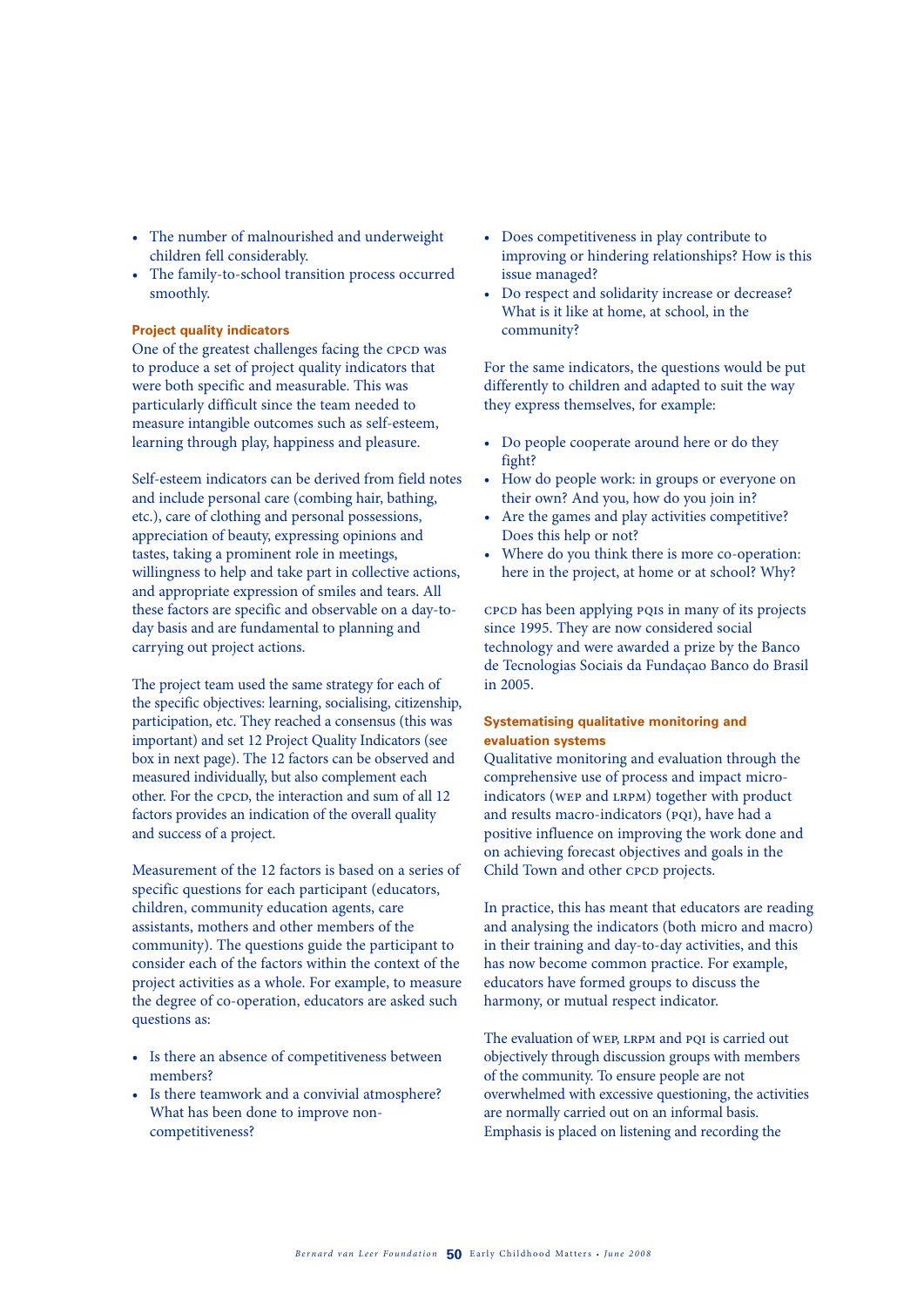## **The CPCD 12 Project Quality Indicators (PQI)**

## **1. Appropriation**: *Balance between what is desired and what is achieved.*

This indicator invites us to follow a watching brief, to not enforce education, to respect learning stages and the rate at which each individual processes knowledge.

## **2. Coherence:** *Relationship between theory and practice.*

Indicates the importance of a balanced relationship between formal, academic knowledge and non-formal, empirical knowledge. It shows that both are important because they are relative and therefore complementary.

#### **3. Cooperation:** *Team spirit, solidarity.*

This indicator urges us to co-operate with others working in an educational role. This includes promoting the issue of solidarity as the basis for teaching and learning, as well as accepting the different needs of individuals.

**4. Creativity:** *Innovation, entertainment and leisure.* This indicator drives us to create new approaches and to dare to move away from more old-fashioned academic teaching methods. This indicator gave rise to a new teaching tool: in how many 'different and innovative ways' (DIW) can the whole community get involved in caring for its children.

## **5. Dynamism:** *The ability to change according to need.*

This indicator invites us to recognise our different needs and accept that we are on a continuous quest for complementarity. We are born to be complete but not perfect individuals.

## **6. Efficiency:** *Identifying the end and the need.* This indicator invites us to balance our energies by providing the proper means and resources to fulfil planned outcomes. The four pillars of learning are: a) learning how to be, b) learning how to do, c) learning how to know, and d) learning how to live together.

**7. Aesthetics:** *Refers to beauty and refined taste.* This indicator concerns the search for the brighter side of life. If, according to Domenico di Masi, "aesthetics is the ethics of the future", we need to reconstruct a concept of aesthetics that acknowledges humanity's spiritual side as the source and creative force of beauty and light.

## **8. Happiness:** *Feeling good about what we have and who we are.*

This indicator reminds us of the unfaltering quest for being fortunate (and not for happiness) that is the *raison d'être* of the human race.

#### **9. Harmony**: *Mutual respect.*

This indicator stands for understanding and generous acceptance of others as part of our ongoing learning process, and also of the benefits of making the past and the future part of the present.

#### **10. Opportunity:** *The options open to us.*

This indicator presents the contemporary view of development (creating opportunities) as a means and an alternative to building social capital. The more opportunities we are able to create for children and adolescents taking part in our projects, the more options will be open to them for achieving their potential and their dreams.

## **11. Taking the lead:** *Taking an active part in making fundamental decisions.*

This indicator deals with our ongoing ability to face challenges; break down barriers; push the limits; put our knowledge, actions and desires to the test; stay ahead of our time; and be fully involved in shaping the future for our fellow human beings. What can each of us do? Which group, school, country and society do we want to be an active member of?

## **12. Transformation:** *Moving from one state to a better one.*

This indicator translates our mission from passive participants in the world to agents of change, whose responsibility is to leave the world in a better state for future generations than that it is at present.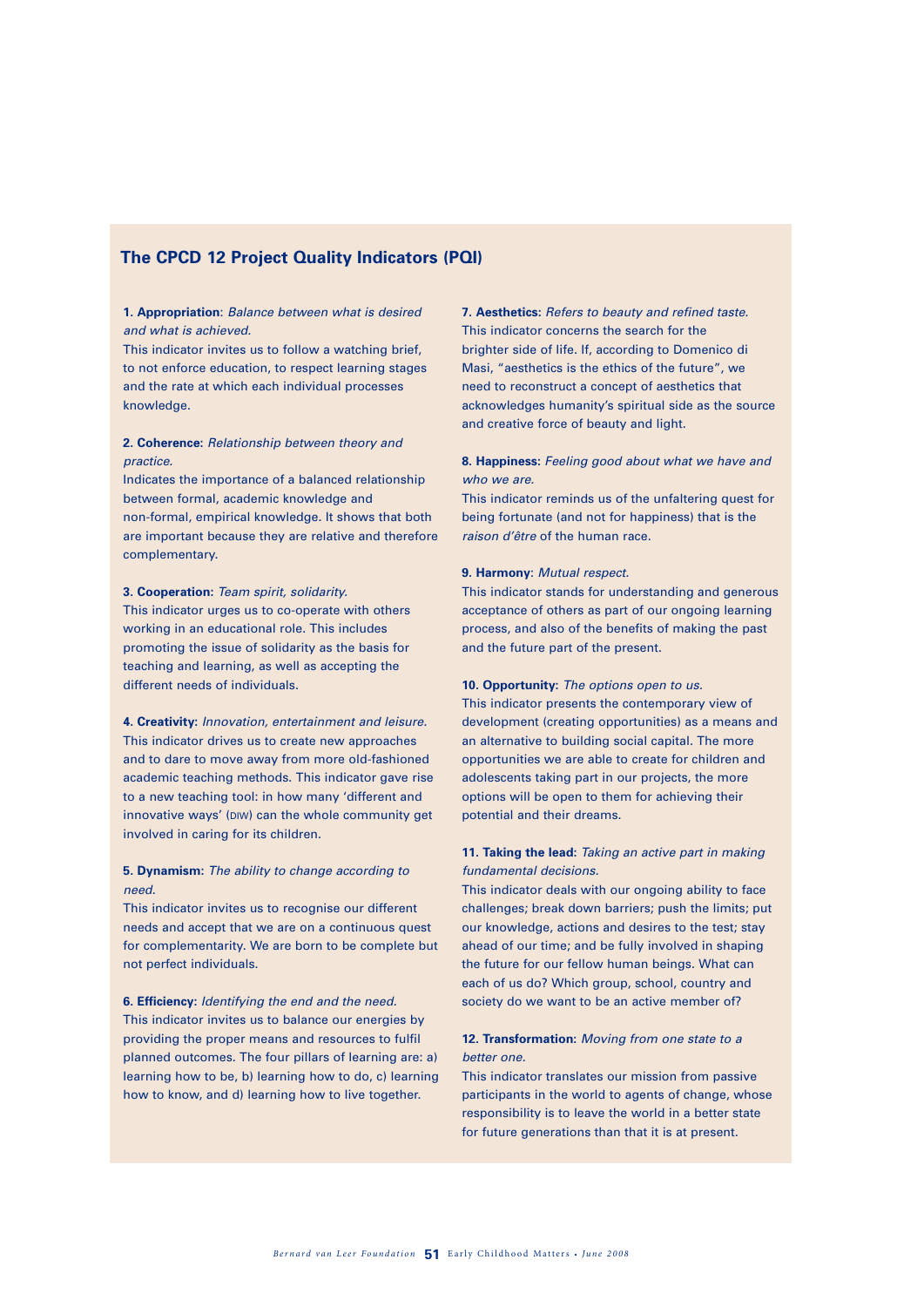

The Child Town project encourages the valley's inhabitants to treat all community spaces as locations where young children can have a social life, learn and explore their opportunities safely

views of all project participants, whether they are educators, children, mothers, fathers or other members of the community.

Currently, for the Child Town project and for others managed by CPCD, instruments for planning (WEP), monitoring (LRPM), measuring quality (PQI) and innovation (DIW), are fundamental in guaranteeing that all children, no matter where they come from, can have access to learning adapted to their age and ability, especially in the transitional phase between family and school life.

#### **Note**

1 The CPCD (Centro Popular de Cultura e Desenvolvimento) is a non-governmental non-profit organisation located in Minas Gerais, in southeast Brazil. Founded in 1984, the CPCD's mission is to promote local people's education and community development through culture. Its work has received national and international recognition for its quality benchmarking and its example of an alternative method of implementing public policy. For more information, please see the website, www.cpcd.org.br.